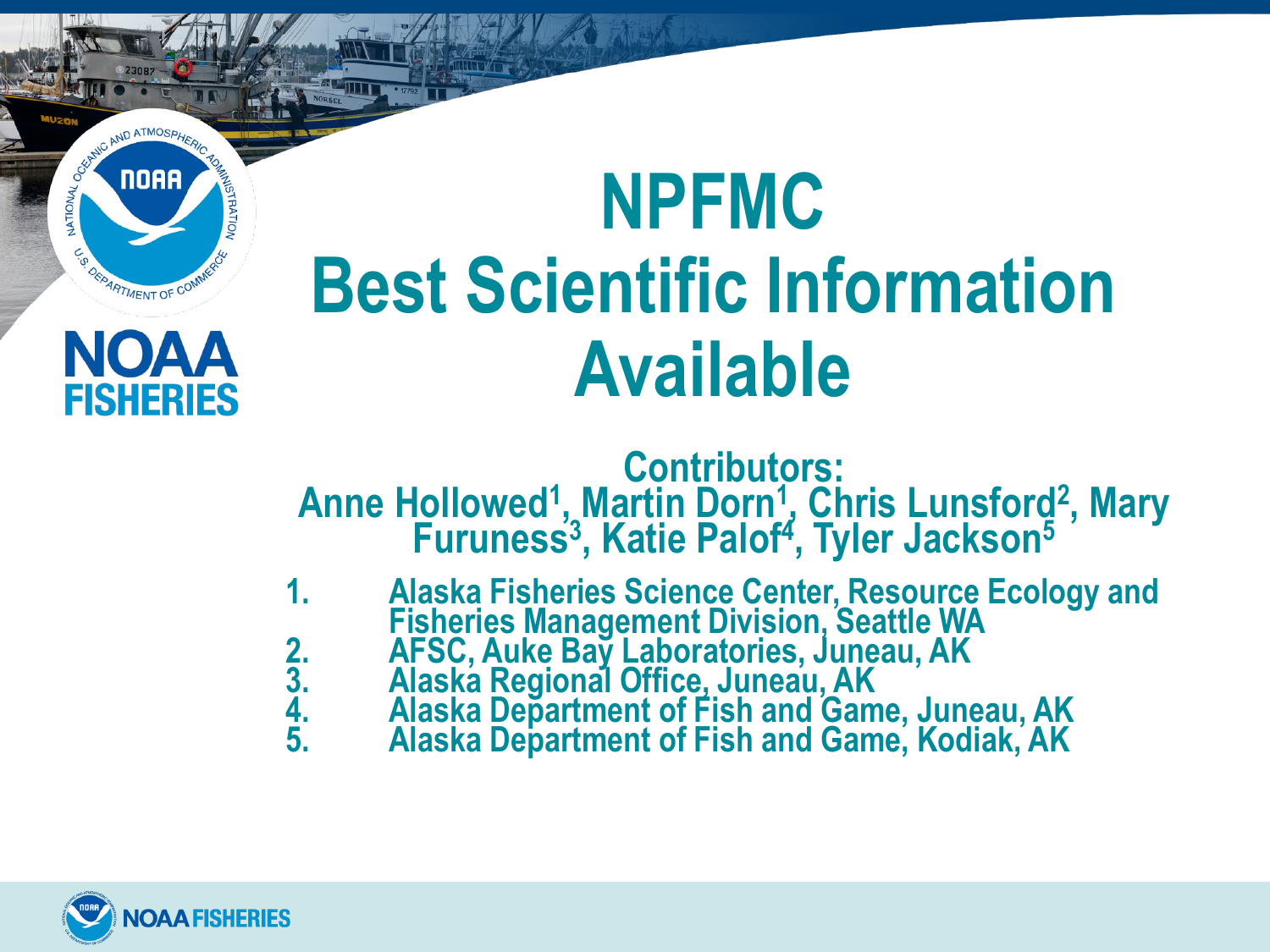



#### *Magnuson-Stevens Fishery Conservation and Management Act (MSA) mandates fisheries decisions in U.S. be based on best scientific information available (BSIA) – National Standard 2*

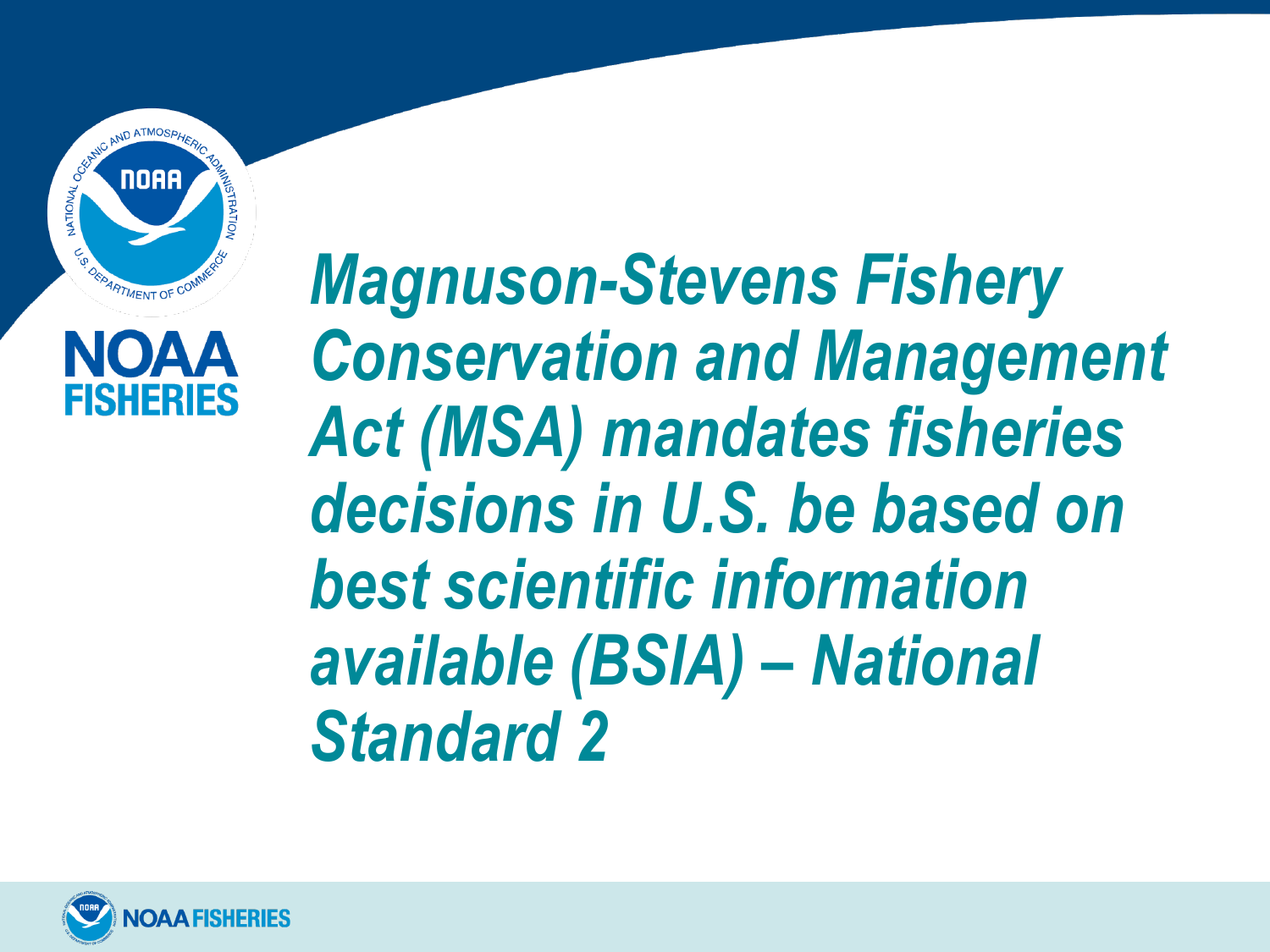# **Policy Directive May 2019**

**https://media.fisheries.noaa.gov/dam-migration/01-101-10.pdf**

- Stock status determinations and catch specifications (Annual Catch Limits) must be consistent with the BSIA.
- SSC advice and recommendations to Council are based on BSIA
- Regional BSIA Framework Recommendation
	- Within 3 years (May 2022) each region should develop a regional BSIA framework that describes how it applies the general NOAA Fisheries BSIA Framework.

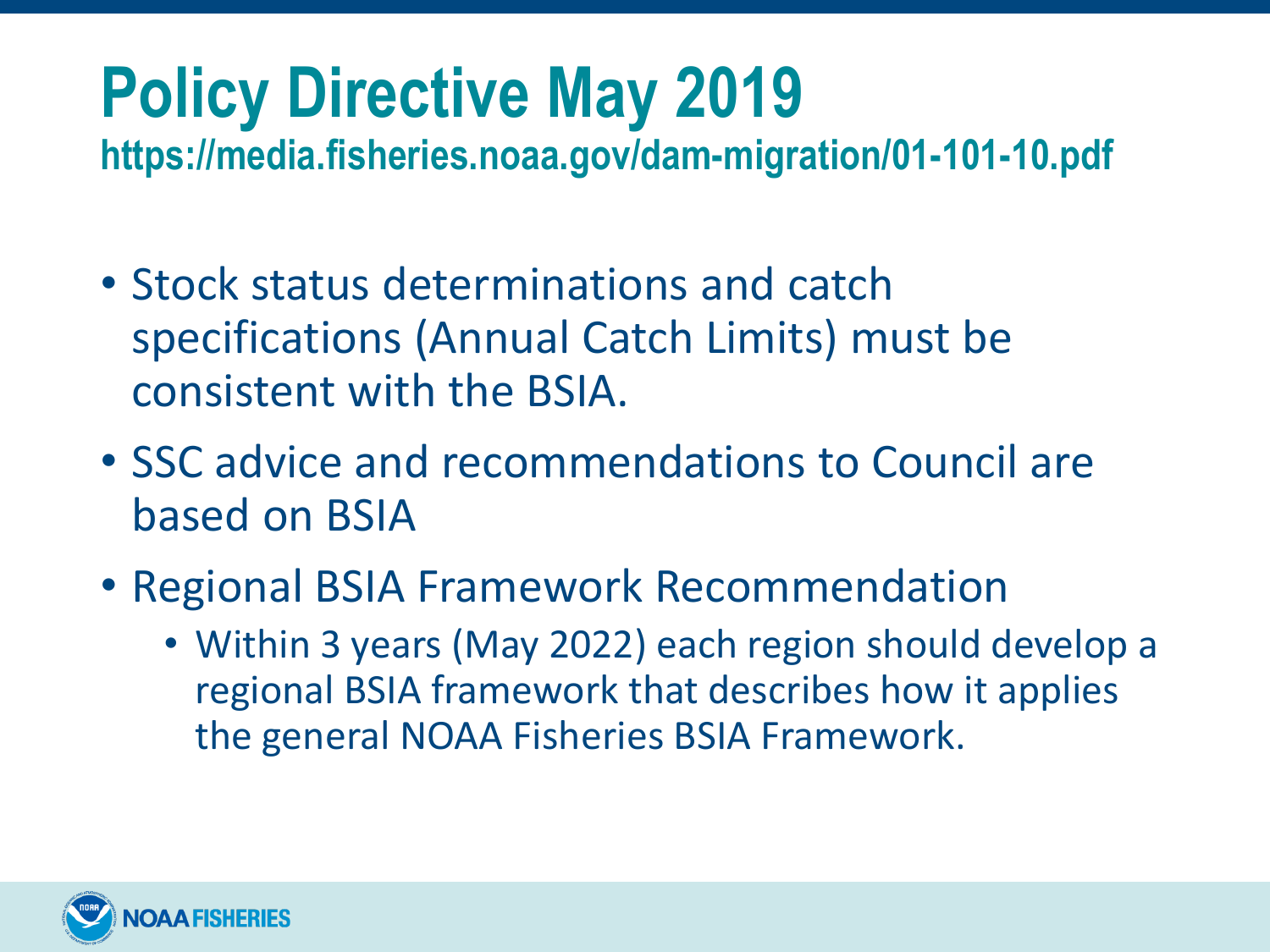# **Elements of BSIA Draft Framework**

- Stock assessment
	- Prioritization and schedule
- Peer review
	- Stock status relative to overfishing status
	- Stock status relative to overfished criteria
	- Projections for OFL and ABC
	- Technical merits of potential revisions
- Assessment revision
- SSC and NOAA fisheries steps
- Catch specifications
- NOAA Fisheries approval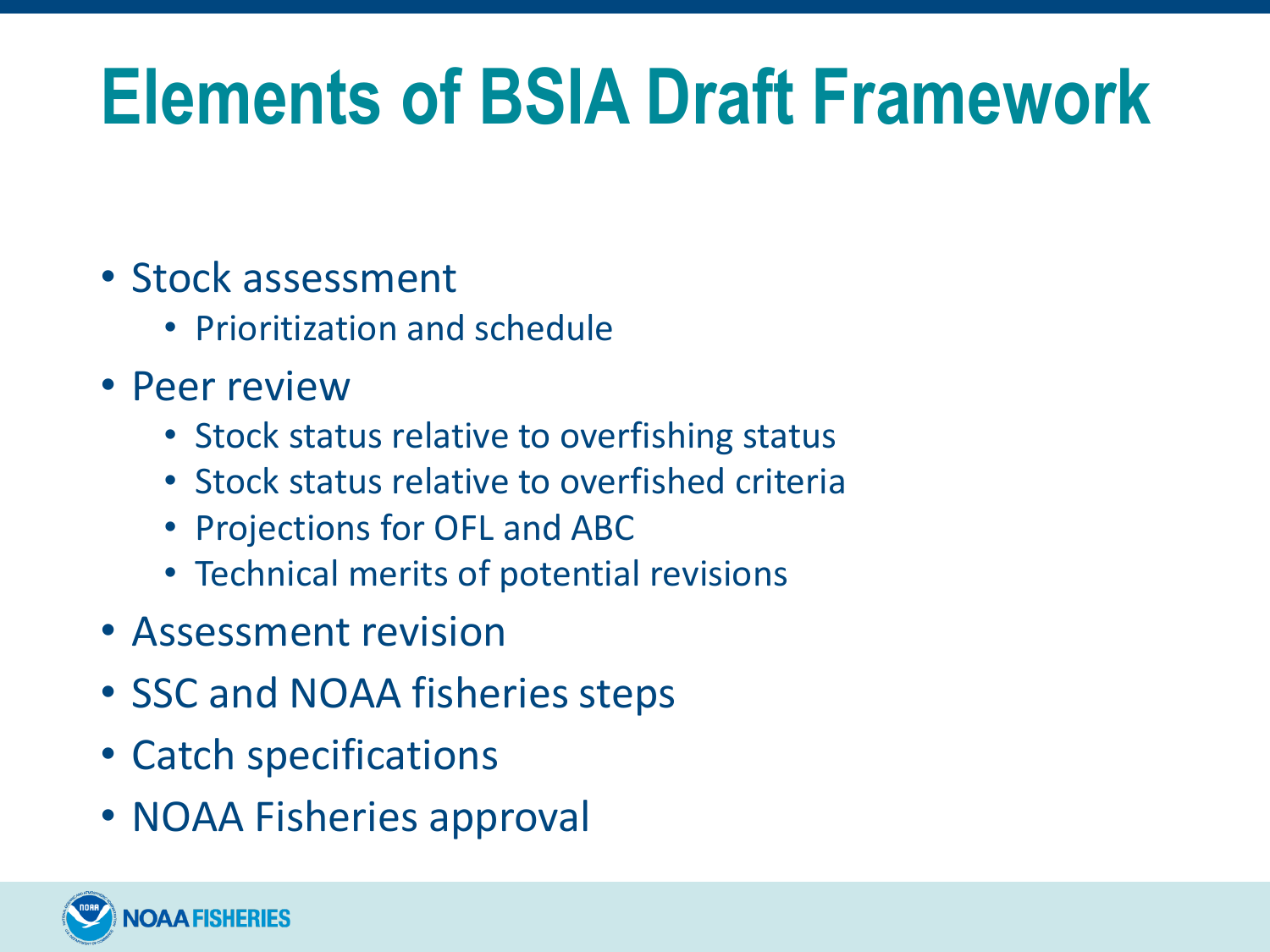# **Framework Elements**

- BSAI and GOA Groundfish FMPs
- BSAI Crab FMP
- Scallop FMP
- Salmon FMP